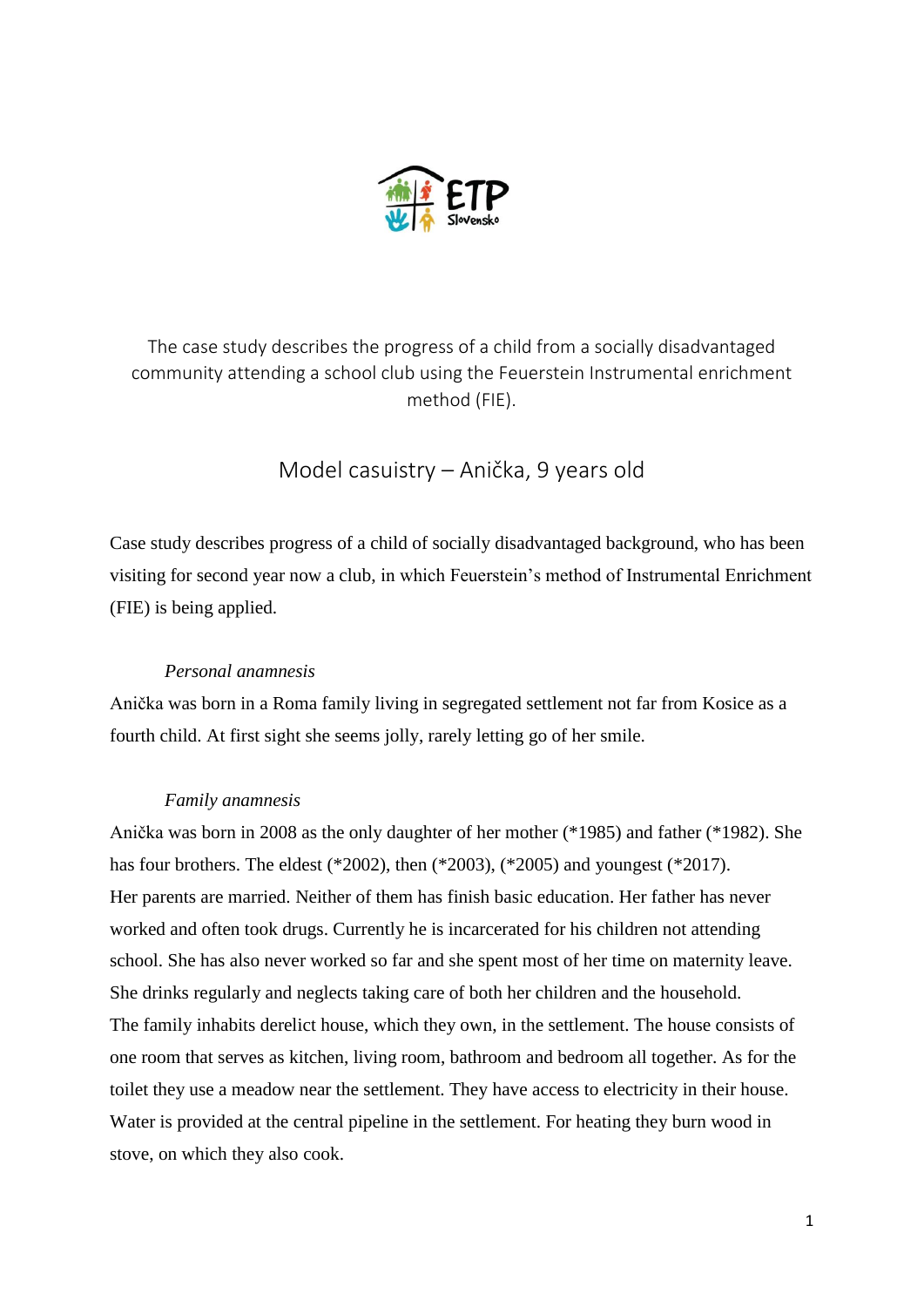The children have none of their basic needs satisfied. At home they only speak Romani. They come to school unwashed, uncombed, with no snack, not properly dressed. During hard winter they would go outside in only a slim sweatshirt. Often the lunch in school is the only meal they get for the day. Nobody is paying much attention to them and neither does anyone help them with their schoolwork.

### *School anamnesis*

Anička never attended preschool. After reaching the age to enter the school she was therefore put in zeroth grade. When she started coming to school she did not meet basic hygienic standards and only spoke Romani. She socialized quickly in the collective in her grade. Both gross and fine motor skills were at a very low level. To add to that, Anička is left-handed. She could not hold pencil properly and pushed it too hard against the paper. She was able to pay attention for only a short time. Elementary knowledge of shapes, colours, animals and numbers was missing.

Not even in the zeroth grade could she overcome the lack of competence piled in her preschool years. Hygienic habits got better as well as her motor skills, but that did not suffice for finishing the first year, where the pace was too quick for her. Her vocabulary was lacking. Anička was not able to remember the subject matter and could not understand her teacher's instructions, which led to her disrupting the class often. At the end of the first school year she failed in Mathematics, Slovak and Science and had to repeat the grade. In the school year 2017/2018 she is entering the second grade in her fourth year of compulsory education.

## *Social anamnesis*

Anička seems as a joyful, carefree child at the first glance. Only the state of her clothes tells of her background. She searches for company of her peers. She likes to be in the centre of attention. This she manages by speaking loudly, sometimes by misbehaving during classes or after school. She does not have problem to fight a boy or a girl if she thinks she is in the right. She has to have a last say. Despite all that she is popular with other kids. She likes to draw and sing but only keeps at it for a short while. Her most favourite pastime is to play a mother with a doll and a pram. At other activities she usually requires presence of an adult. As we mentioned earlier, her family does not really pay attention to her. Because of her mother drinking she needs to often take of the household. Carry water, gather wood, sew and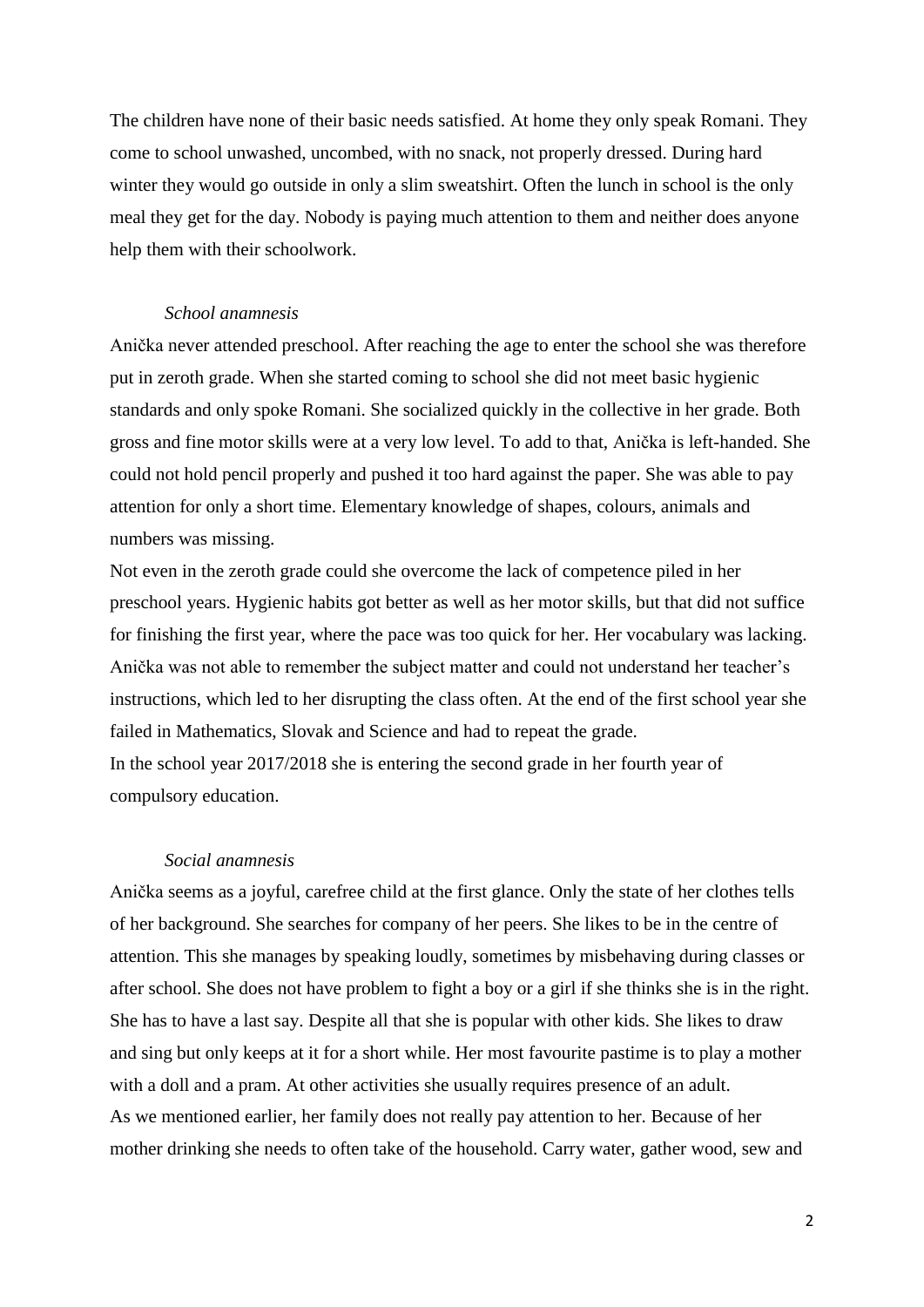wash clothes, she is capable of all that. If she is not working at home she wanders around the settlement with her friends.

### *Difficulties observed after entering the club*

During our first meetings in the FIE club Anička was quiet and shy. When our eyes met she would avert hers. It took longer time before we actually established a relation. Because of lacking Slovak vocabulary we communicated via an assistant or her classmates would translate for her. As time went on Anička started to be willing to talk with me in Slovak, but she would always quickly give up, with her vocabulary she was unable to finish words or sentences. It was easier for her if others translated her words.

She was very active when tidying the class, cleaning the board and handing out teaching aids. All activities she was confident in doing well she wanted to do alone. When more children were doing them she could not stand not being the first to finish.

She had difficulties with drawing. When her task was to draw something she knew and wanted to draw she did not have the courage to take the pencil and start drawing. She went uncertain and encouragement and hints from her classmates would not help. It was apparent she was fighting on the inside, but could not overcome the fear. Similar situation repeated itself with both reading and writing numbers and letters. Anička defended herself that she did not know how to do it, saying she would make a mistake and we were to leave her alone. She did not treated her classmates well. If they did not do what she wanted, did not give her a toy she wanted or did not lend her a pencil, she began to act aggressively. She could not accept she had to wait for some things. When she did not get what she wanted she began to attack others both verbally and physically.

## *Progress under the influence of FIE*

Thanks to FIE we can observe a huge improvement in many areas. In two school years she managed to go through the Organization of Dots and Identify Emotions Instruments. She advanced her communication skills. Thanks to the principles of FIE she has much richer vocabulary. Mainly she overcame the shyness when talking to others. She no longer leaves her sentences unfinished. She tries until her sentence is correct, thinking aloud of how to form the sentence and is not ashamed of it.

The topics we talk about she does not only receive passively but also thinks about them logically. More and more often she asks: "Why?" She is more perceptive of her surroundings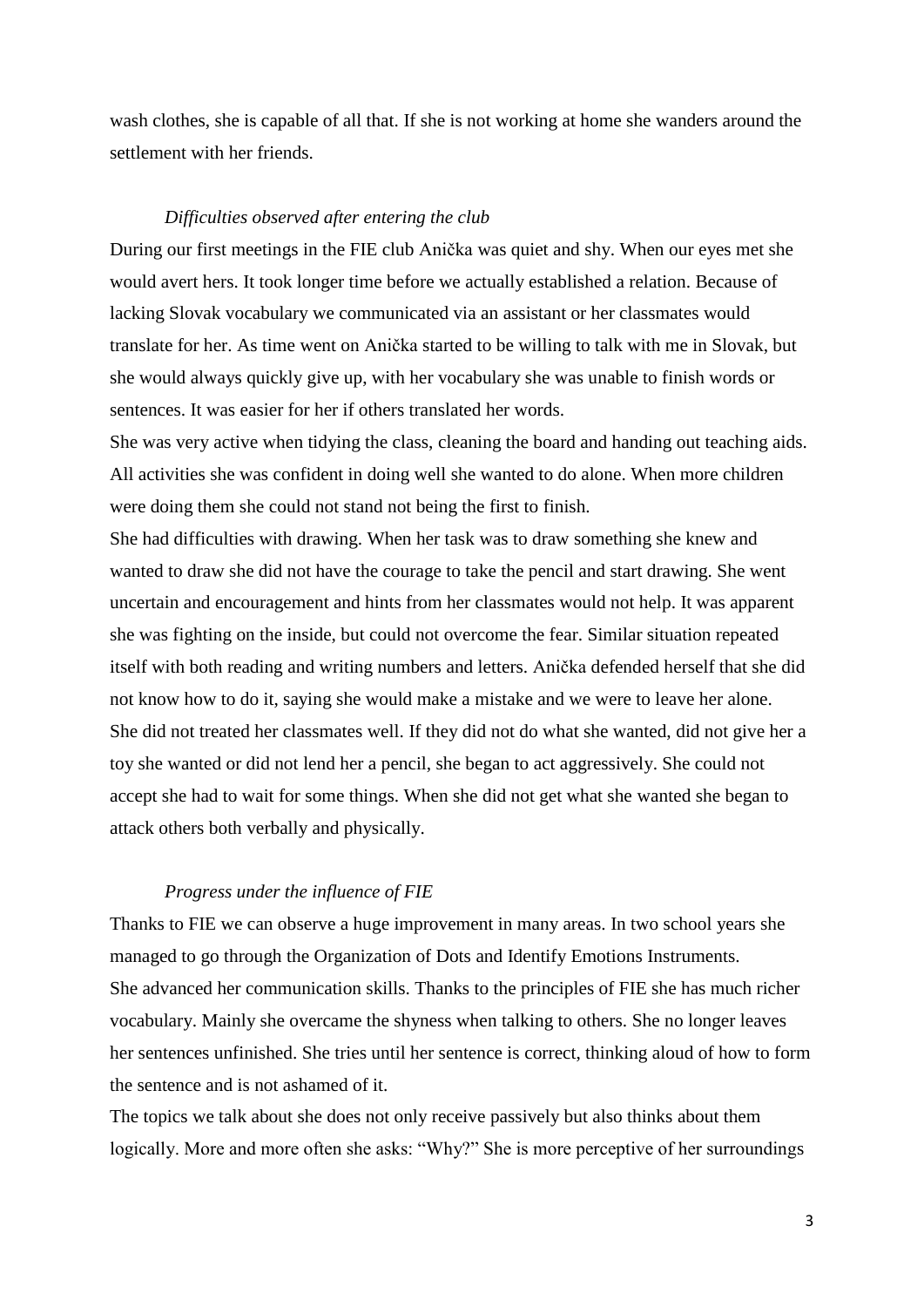and tries to put individual things together to form a meaning. It is most visible when we are outside, walking in the park or on a trip away from the settlement.

With the help of FIE she is no longer shy in front of strange people. When a visitor comes to a club she has no problem to make contact with him or her and ask what he or she wants to know. It is amazing to watch Anička in an unfamiliar environment. At the end of school year we went with the kids to a town playground and to an ice-cream parlour. When the children were telling me which ice-cream they wanted, Anička asked me, whether she could ask for the ice-cream herself. It was visible that she was afraid, but she did wonderfully. Similarly she was the only one who bought a bus ticket from the conductor herself.

Anička found her inner motivation and started to want to do things. For a long time she was not able to write her first name and did not accept my help. Not long time ago she came to me if I could help her learn how to write it. Initially we practiced together and then she started to practice writing her name wherever possible. On a paper, on a board, with a chalk on a sidewalk, when her classmates were drawing pictures, until she was content that she knew how to do it well.

When entering the FIE club, Anička was unable to imagine nor did she think about future. Now she is able to picture how her house will look when she is grown up, on which windowsill she will keep flowerpots, which colour her sofa is going to be and what will she cook her family for lunch. She can make drawings of her thoughts and has no problem to talk about them to others.

The biggest improvement Anička made was in her behaviour. Thanks to the Instrument Identify Emotions she learned to understand her own feelings and work with them. She reacts less impulsively and her aggressive behaviour towards her peers occurs only rarely. She started to behave emphatically. She can read her classmates' emotions and likes to talk about them. When it was time of receiving social benefits, Anička ran away after school and did not go to the club. The day after I told her that I had been troubled that she had left without telling me and that I would have liked her to tell me beforehand the next time she was not going to come so that I would not worry about her. When listening, Anička stared into ground and did not speak. After club we went home together. She grasped my hand and told me she was very sorry for escaping school. And that she would not do it again, because she did not want me to be sad.

### *Conclusion*